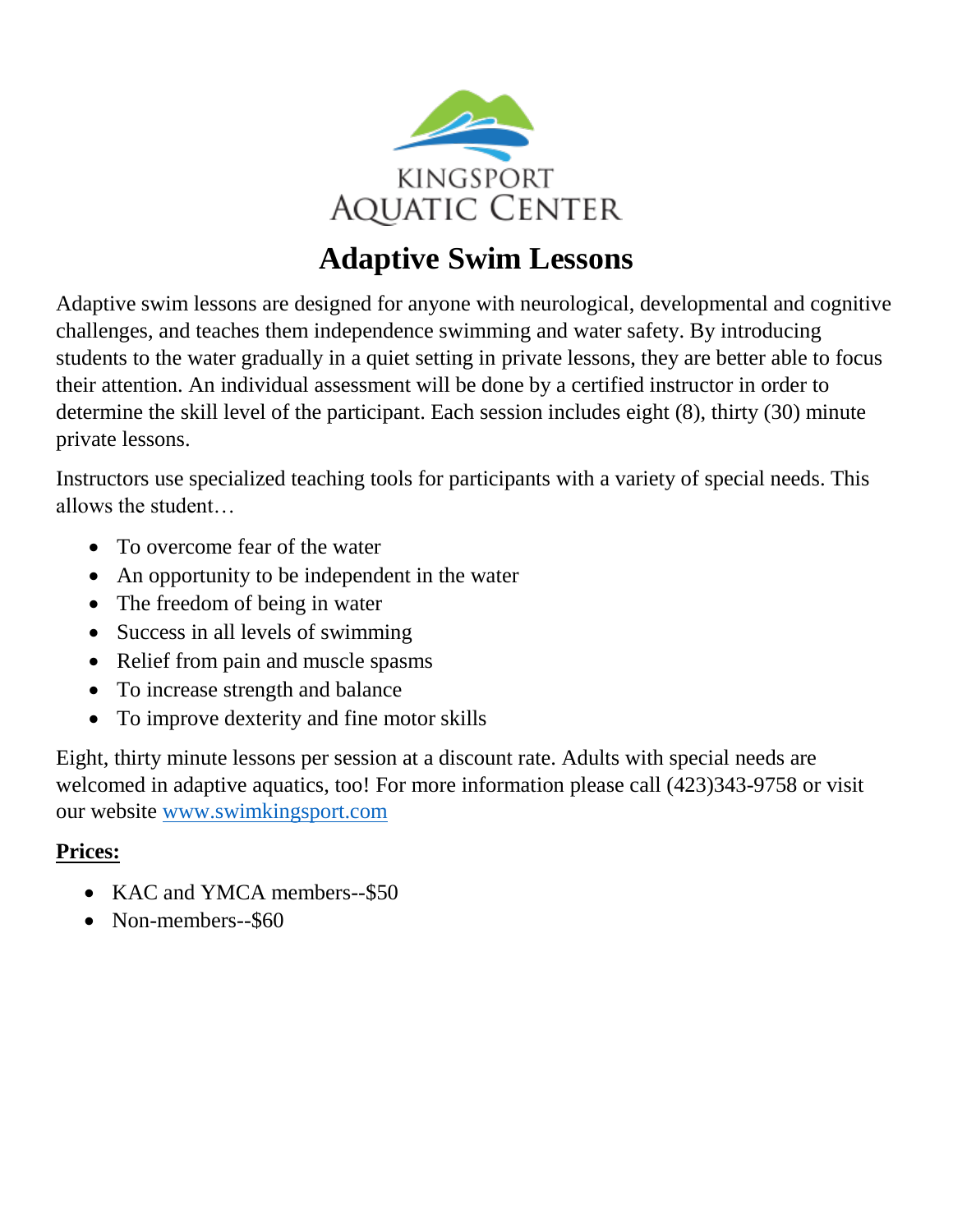#### **Kingsport Aquatic Center Adaptive Aquatics Participant Profile**

#### **Personal Information**

| Participant Name: |      |         |
|-------------------|------|---------|
| Age:              | DOB: | School: |
| Parent/Guardian:  |      |         |
| Address:          |      |         |
| Home Phone:       |      |         |
| Email Address:    |      |         |

#### **Health Information (Disability Diagnosis**)

Medical Conditions: (diabetes, seizures, asthma, allergies, etc.)

Medications:

Types of Seizures:

#### **Communication**

What is your child's major means of communication? (signing, speech, communication devices, gestures, etc.)

### **Any Physical Limitations?** (Place and "X where appropriate)

|                        | Independent | Some       | Full       | Comments |
|------------------------|-------------|------------|------------|----------|
|                        |             | Assistance | Assistance |          |
| Mobility               |             |            |            |          |
| Positioning            |             |            |            |          |
| Entering/Exiting Pool: |             |            |            |          |

#### **Any behavioral problems that the instructor should be aware of?**

| <u> La construcción de la construcción de la construcción de la construcción de la construcción de la construcción </u> |  |  |
|-------------------------------------------------------------------------------------------------------------------------|--|--|
| <u> La componenta de la contrada de la contrada de la contrada de la contrada de la contrada de la contrada de la</u>   |  |  |
|                                                                                                                         |  |  |
|                                                                                                                         |  |  |

## **Instruction—Student learns best by:**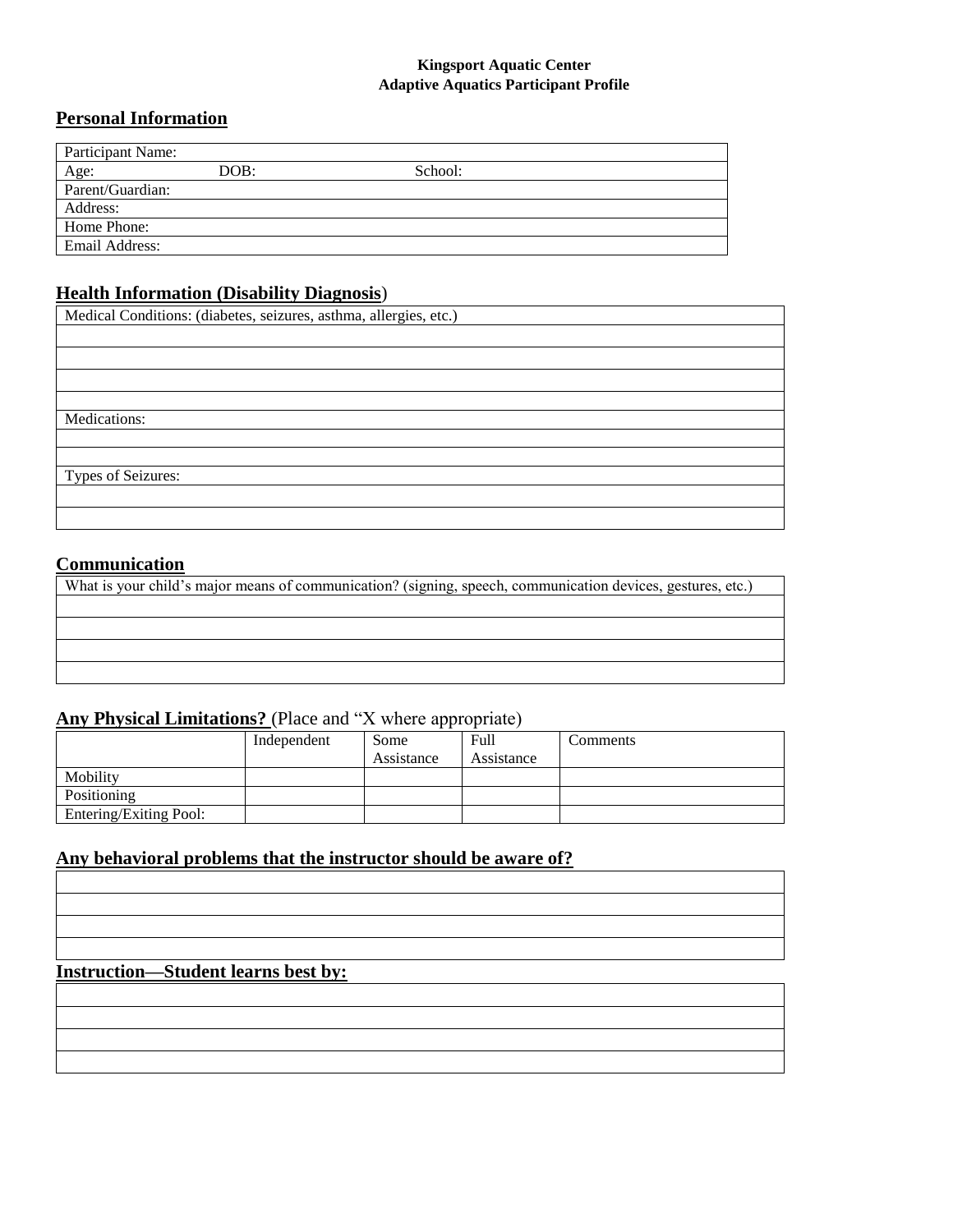# **Please describe your expectations for your child in this program**

**(i.e. stroke development, range of motion, safety skills, etc.)**

**Parent/ Guardian Signature:**

**Date:**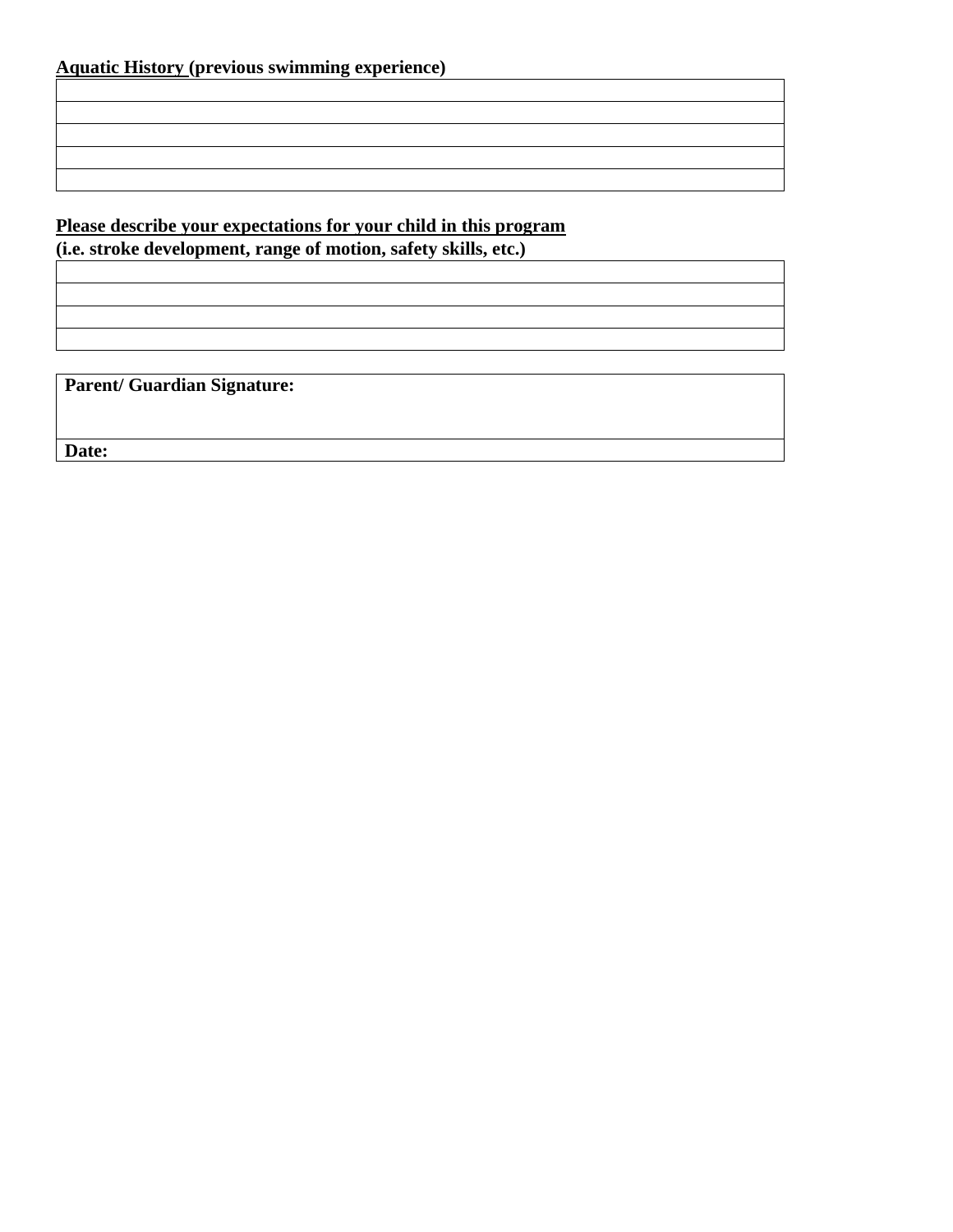

**Adaptive Lesson Form- SUMMER**

|                 |                                                                                                                                                                                                                                                                                                                                                                           |                                      |                                   | $\operatorname{Zip:}$            |                                 |  |
|-----------------|---------------------------------------------------------------------------------------------------------------------------------------------------------------------------------------------------------------------------------------------------------------------------------------------------------------------------------------------------------------------------|--------------------------------------|-----------------------------------|----------------------------------|---------------------------------|--|
|                 |                                                                                                                                                                                                                                                                                                                                                                           |                                      |                                   |                                  |                                 |  |
|                 |                                                                                                                                                                                                                                                                                                                                                                           |                                      |                                   |                                  |                                 |  |
|                 | Are you a member (circle one)? KAC YMCA#                                                                                                                                                                                                                                                                                                                                  |                                      | Non-Member                        |                                  |                                 |  |
|                 | If Adaptive have they filled out the sheet before? Yes / No                                                                                                                                                                                                                                                                                                               |                                      |                                   |                                  |                                 |  |
|                 | Have you taken lessons with us before? Yes/No                                                                                                                                                                                                                                                                                                                             |                                      |                                   |                                  |                                 |  |
|                 | *Requesting an instructor/season does not insure that you will receive that instructor/season<br>*Requests for adaptive lessons will be processed on a first come first serve basis.                                                                                                                                                                                      |                                      | <b>Participant's Availability</b> |                                  |                                 |  |
| Summer          | June<br>July                                                                                                                                                                                                                                                                                                                                                              |                                      |                                   | Requested Instructor:            |                                 |  |
|                 | Please write in the space below what times you are available.                                                                                                                                                                                                                                                                                                             |                                      |                                   |                                  |                                 |  |
| Monday          | Tuesday                                                                                                                                                                                                                                                                                                                                                                   | Wednesday                            | Thursday                          | Friday                           | Saturday                        |  |
| 6am-8am         | 6am-8am<br>$\Box$<br>$\Box$ 11am-5pm                                                                                                                                                                                                                                                                                                                                      | 6am-8am<br>$\Box$<br>$\Box$ 11am-5pm | 6am-8am<br>H.<br>$\Box$ 11am-5pm  | 6am-8am<br>П.<br>$\Box$ 11am-5pm | 6am-8am<br>П<br>$\Box$ 11am-5pm |  |
| $\Box$ 11am-5pm | Dates of conflict we need to be aware of? (Ex. Vacations, Sports, Music, etc)                                                                                                                                                                                                                                                                                             |                                      |                                   |                                  |                                 |  |
|                 | Lessons at the requested time are not guaranteed and may result in scheduling alternate times.<br>Lessons at the requested time are not guaranteed and may result in scheduling alternate times.<br>Payment Type: □ Cash □ Check# Card □ Credit Card □ Gift Certificate # _____________________________<br>**Always attach a copy of the receipt to the back of this form |                                      |                                   |                                  |                                 |  |